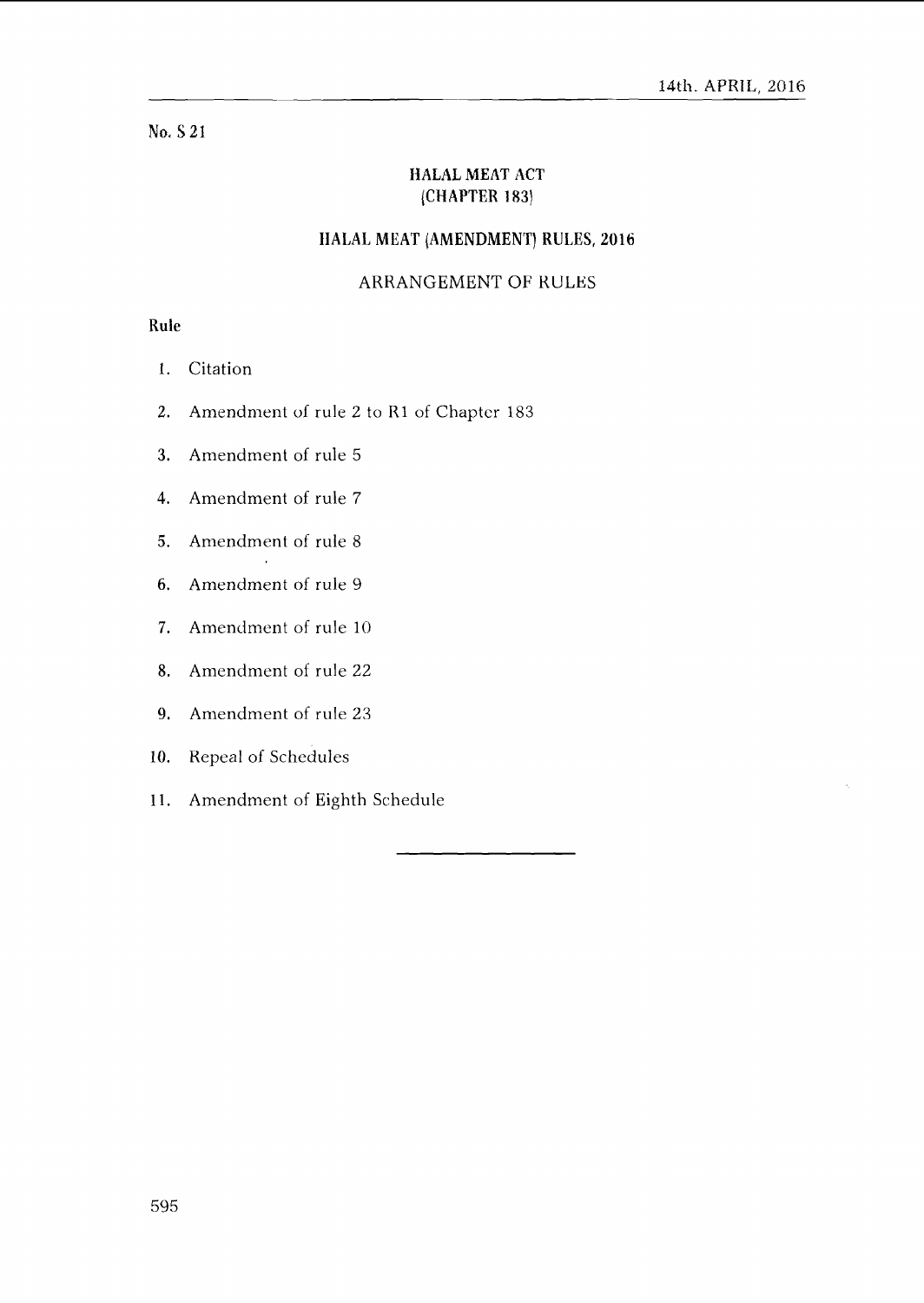## HALAL MEAT ACT (CHAPTER 183)

#### HALAL MEAT (AMENDMENT) RULES, 2016

In exercise of the power conferred by section 16 of the Halal Meat Act, the Minister of Religious Affairs, with the approval of His Majesty the Sultan and<br>Yang Di-Pertuan, hereby makes the following Rules —

### Citation

1. These Rules may be cited as the Halal Meat (Amendment) Rules, 2016.

### Amendment of rule 2 to Rl of Chapter 183

**2.** Rule 2 of the Halal Meat Rules, in these Rules referred to as the principal Rules, is amended, in subrule (I), by deleting "the form prescribed in the First Schedule" and by substituting "such form as the Majlis may determine" therefor.

#### Amendment of rule 5

3. Rule 5 of the principal Rules is amended, in subrule (I), by deleting "in the form set out in the Second Schedule" and by substituting ", in such form as the Majlis may determine," therefor.

#### Amendment of rule **7**

**4.** Rule 7 of the principal Rules is amended, in subrule (I), by deleting "the form set out in the Third Schedule" and by substituting "such form as the Majlis may determine" therefor.

#### Amendment of rule 8

**5.** Rule 8 of the principal Rules is amended, in subrule (I), by deleting "the design set out in the Fourth Schedule" and by substituting "such design as the Majlis may determine" therefor.

#### Amendment of rule 9

6. Rule 9 of the principal Rules is amended, in subrule (I), by deleting "the form prescribed in the Fifth Schedule" and by substituting "such form as the Majlis may determine" therefor.